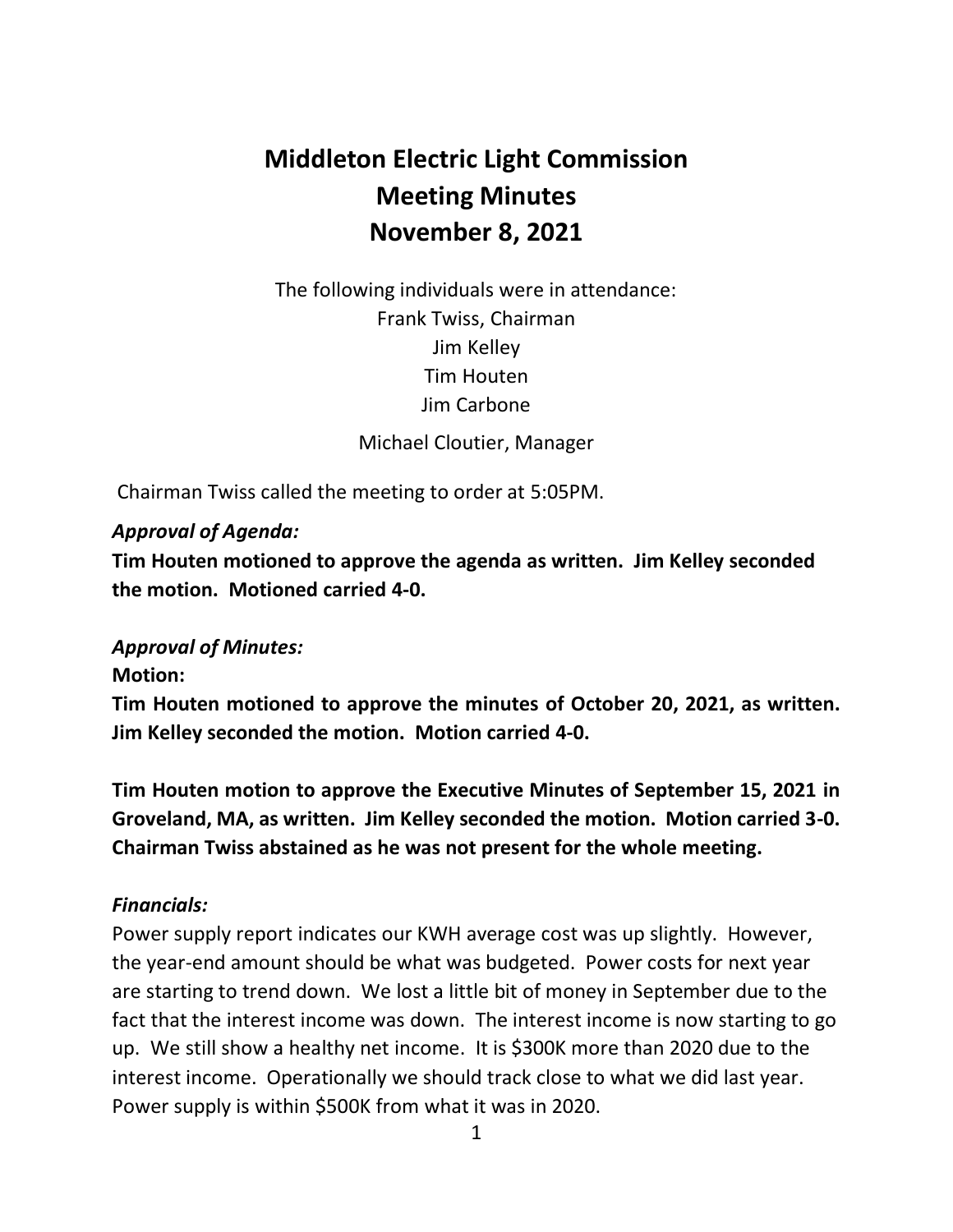Essex Sports Center has been paying but have been falling behind a bit by a few days. They are still paying their monthly bill plus the extra payment for when they fell behind during the 2020 pandemic. Brad, at Town Hall, determined that we could put a lien on the property, if necessary.

## *Manager's Report:*

The Kiley bucket truck is at the auction. The auction will take place December 7, 2021. We have the specs in house for the new Altec truck and are going through it line by line. Altec has put a hold for a position on the production line for us. As soon as everything is in order, we will put in the purchase order. It looks like we are going to get an F550, extended cab, 4x4. It is a heavy truck for a smaller chassis, but it has the same reach. The baseline price for this truck is approximatley \$200K, compared to over \$250K for the bigger truck. Braintree has similar Altec trucks and are very happy with them.

Rail trail continues to make progress. They have installed a bench, a bike rack and a bike fixit station. Middleton Magazine wants to do an article on the rail trail. Arrangements have been made for November 18, 2021 to walk the trail with the group and take some pictures. They invited MELD to attend because we have been instrumental in the trail development.

Co-op has the updated agreement in place. we will be filing organizing paperwork with the Secretary of State after the first of the year.

In regard to the Engineer Position, a candidate has been interviewed and an offer was made. The candidate is a highly qualified, Professional Engineer with outstanding references. He is looking over the offer before making a commitment. The monetary offer is in three steps starting at \$135K, calculated hourly. The wage does line up with the MEAM survey for engineer compensation. The candidate was impressed with MELD's reputation. If he accepts the offer, he will be onboard by our next meeting.